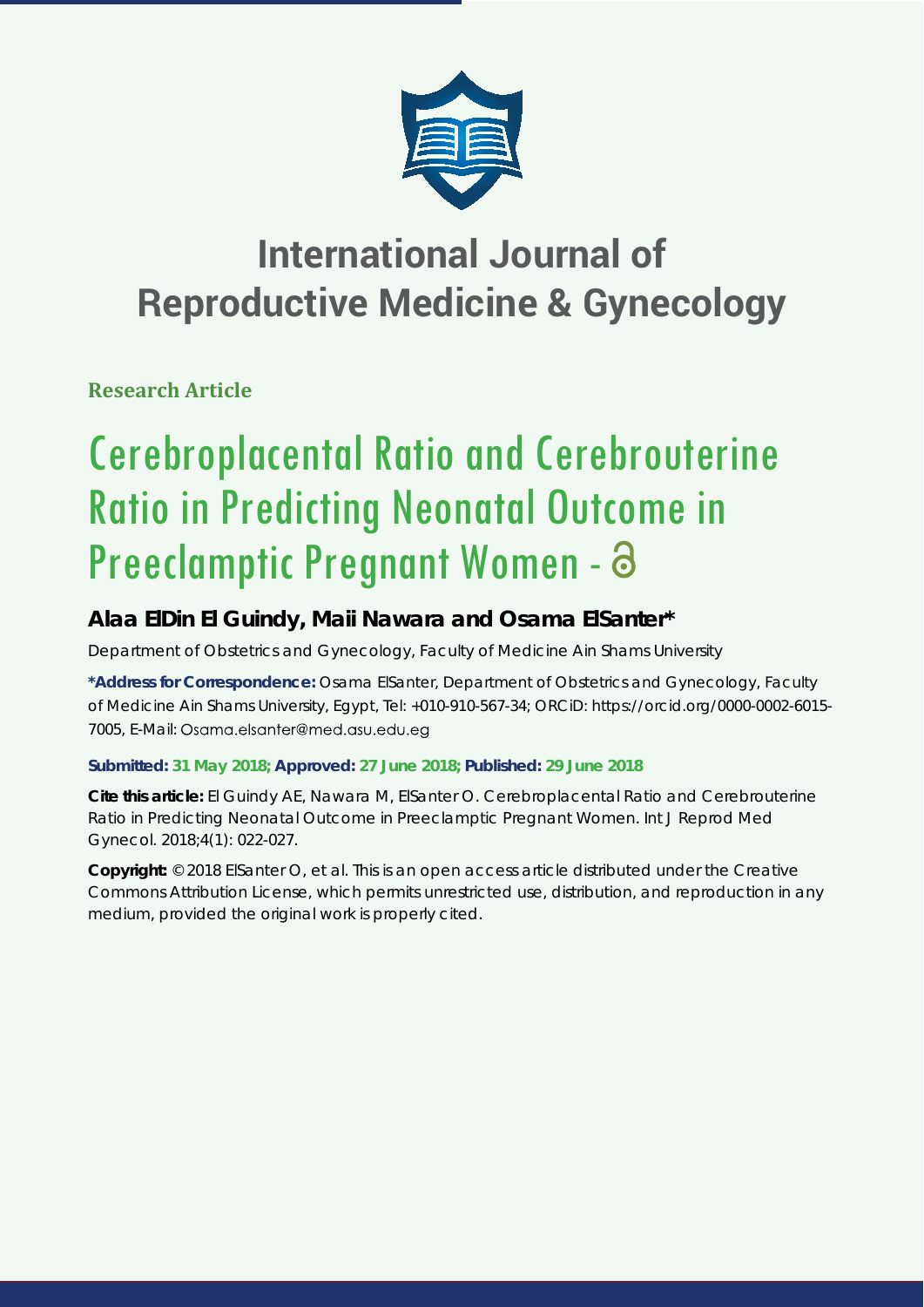#### **ABSTRACT**

**Background:** Doppler ultrasound velocimetry of uteroplacental umbilical and fetal vessels has become an established method of antenatal monitoring, Cerebroplacental and Cerebrouterine ratios have been studied to predict neonatal outcomes.

**Aim of the Work:** To assess if Cerebrouterine Ratio would be complementary to cerebroplacental Ratio in predicting adverse neonatal outcome in preeclamptic pregnant women.

Patients and Methods: The current study was carried out at Ain Shams University Maternity Hospital on (250) pregnant women with singleton pregnancies who were admitted to the Ain shams maternity Hospital presented with preeclampsia 34-37 weeks gestation, during a period from July 2017 to March 2018.

**Results:** The current study showed that among patients with abnormal CP ratio 35 case (47%) had fetal distress, 13 case (17.6%) were small for gestational age, 55 cases (47.3%) had APGAR 1 min < 7, 44 cases (59.5%) had APGAR 5 min < 7, 57 case (77%) admitted to NICU, and 9 cases (12.2%) suffered from Neonatal death, while among patient with abnormal CU ratio 49 case (45.8%) had fetal distress, 14 case (13.1%) were small for gestational age, 73 cases (68.2%) had APGAR 1 min < 7, 59 cases (55.1%) had APGAR 5min < 7, 79 case (73.8%) admitted to NICU, and 15 cases (14%) suffered from Neonatal death. In our study, Abnormal CP ratio and CU ratio are related to unfavorable pregnancy outcome. CU ratio had higher sensitivity and negative predictive value than CP ratio in prediction of APGAR 5 min, foetuses small for gestational age, foetal distress, NICU admission and neonatal death, while CP ratio had higher specificity and positive predictive value than CU ratio in prediction of APGAR 5 min, foetuses small for gestational age, foetal distress, NICU admission and neonatal death. Combining both ratios improved the specificity and prediction characteristics of neonatal outcomes compared to any of the ratios used alone.

**Conclusion:** Cerebrouterine ratio and cerebroplacental ratio were complementary to each other in predicting the adverse neonatal outcomes, than any of the ratios alone.

**Recommendations:** Cerebrouterine and cerebroplacental ratios should to be used complimentary to each other to predict neonatal outcome in cases of preeclampsia. The value of CP and CU ratios in smaller gestational ages should be investigated to predict neonatal outcome.

**Keywords:** Cerebroplacental ratio; Cerebrouterine ratio; Neonatal outcome; Preeclampsia

#### **INTRODUCTION**

Pre-eclampsia, one of the leading causes of maternal and fetal morbidity and mortality, affecting 2-5% of pregnancies, is a specific syndrome characterized by reduced organ perfusion secondary to vasospasm and endothelial pathophysiology [1].

Preeclampsia contributes greatly to IUGR (Intra Uterine Growth Restriction), preterm labor through affecting development of uteroplacental and fetoplacental circulation necessary for a normal pregnancy outcome [2].

Doppler velocimetry of multiple feto-placental vessels is a noninvasive technique that evaluates abnormal fetal hemodynamics that take place in response to changes in placental resistance [3], can be used to monitor compromised fetus predicting adverse perinatal outcome and assisting in optimal time of delivery [4].

Umbilical artery and middle cerebral artery Doppler ultrasound clearly depict the information about placental resistance and the changes in the fetal hemodynamics in response to it. Umbilical artery Doppler reflects the maldevelopment of the placental tertiary stem villi which increases the placental resistance [1].

Fetal Middle Cerebral Artery (MCA) resistance in combination with Umbilical Artery (UA) resistance as the Cerebroplacental Ratio (CPR) is more reflective of fetal hypoxia and acidemia, and therefore better prediction of perinatal outcome which also aid in the prediction of both SGA and adverse perinatal outcome [5].

Uterine artery Doppler might be expected to reflect placental perfusion, while umbilical Doppler reflects placental pathology, therefore The Cerebrouterine Ratio (CU Ratio) could have a better predictive value for unfavorable outcome [6].

The aim of the study is to assess if CU ratio is complementary to CP ratio in prediction of neonatal outcome.

#### **METHODOLOGY**

This study for accuracy of a diagnostic test was carried out at Ain Shams University Maternity Hospital on (250) pregnant women with singleton pregnancies who were admitted to the Ain shams maternity Hospital presented with preeclampsia 34-37 weeks gestation, during a period from July 2017 to March 2018, patients with DM, fetal congenital anomalies, IUGR and Rh incompatibility were excluded .

After taking informed written consent the recruited patients were subjected to detailed history taking and examination, routine lab tests as CBC, liver and kidney function tests were performed as well as urine dipstick for protein assessment.

Ultra-sonographic scanning was done trans-abdominally using Medison R5 Ultrasound machine equipped with a 3.5 MHz Convex probe to evaluate fetal weight, biometry and doppler studies. Umbilical Artery (Um.A), Middle Cerebral Artery (MCA), Uterine Artery (Ut.A), were examined by Color Doppler ultrasound and Pulsed wave Doppler.

#### **Middle Cerebral Artery (MCA) Doppler technique**

A transverse view of the fetal brain is obtained at the level of the biparietal diameter. The transducer is then moved towards the base of the skull at the level of the lesser wing of the sphenoid bone. Using color flow imaging, the middle cerebral artery can be seen as a major lateral branch of the circle of Willis, running anterolaterally at the borderline between the anterior and the middle cerebral fossae. The pulsed Doppler sample gate is then placed on the middle portion of this vessel to obtain flow velocity waveforms. Using color-flow mapping with low-pass filter was set at 50Hz, the angle of insonation should be minimized and kept < 150. During the studies, care should be taken to apply minimal pressure to the maternal abdomen with the transducer, as fetal head compression is associated with alterations of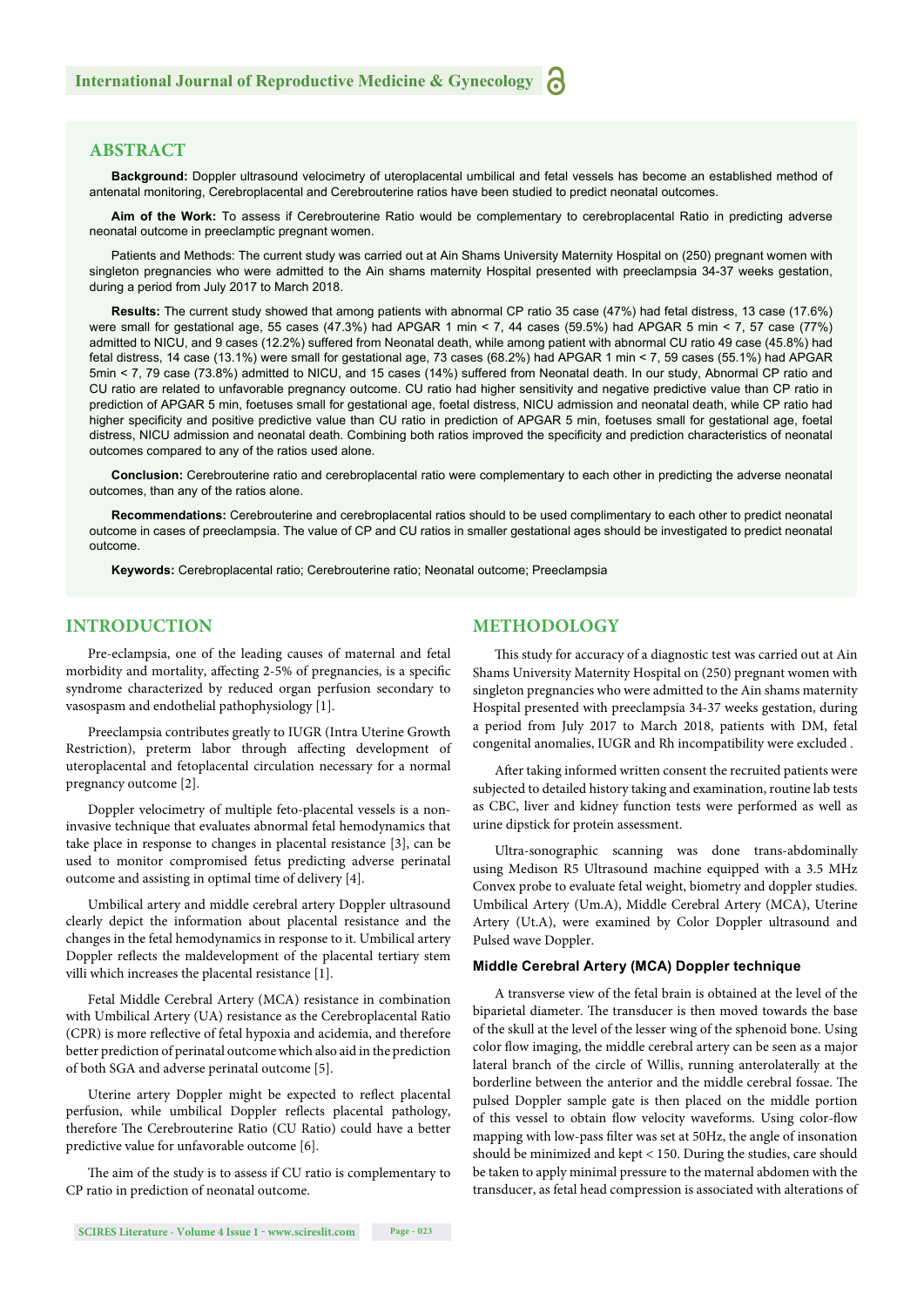intracranial arterial waveforms., Doppler wave forms were obtained, values of  $PI < 5<sup>th</sup>$  percentile is abnormal [7].

#### **Uterine artery Doppler technique**

Doppler velocity of uterine artery was recorded at the point at which they crossed over the external iliac artery cranial to crossing of iliac artery. Mean of the PI of both uterine arteries was taken, values of PI >  $95<sup>th</sup>$  percentile is abnormal [8].

#### **Umbilical artery Doppler technique**

The transducer is placed on the mother's abdomen overlying the foetus and is systematically manipulated to obtain the characteristic waveforms from the umbilical artery and vein. With a pulsed wave Doppler system, an ultrasound scan is first carried out, a free-floating portion of the cord is identified and the Doppler sample volume is placed over an artery and the vein, parallel to blood flow, using color-flow mapping with low-pass filter was set at 50Hz, the angle of insonation should be minimized and kept between 150 - 60°. Umbilical venous blood flow increases with fetal inspiration (during which the fetal abdominal wall moves inward) and decreases with expiration (during which the wall moves outward). There is also a breathing-related modulation of arterial pulsatility, and umbilical artery Doppler studies should be avoided during fetal breathing. Once waveforms are obtained with a clear envelope, at least three waveforms can be averaged and impedance indices calculated, Values of PI > 95th percentile were considered abnormal [7].

- Cerebroplacental ratio (CP) (middle cerebral artery to umbilical artery PI ratio) were estimated.
- (CP) ratio is plotted on the chart;  $<$  5<sup>th</sup> percentile were considered abnormal.
- Cerebrouterine ratio (CU) (middle cerebral artery to uterine artery PI ratio) were estimated.

(CU) ratio is plotted on the chart;  $<$  5<sup>th</sup> percentile were considered abnormal [6].

Outcome variables included are Low APGAR score (5 min APGAR score less than 7), small for gestational age (weight below 10th percentile for gestational age), neonatal death, admission to NICU.

Pregnancy outcome was considered to be Uneventful or Favourable when the above complications were absent. The outcome for each pregnancy was obtained by examining the labour ward records and neonatal intensive care unit records wherever appropriate.

#### **RESULTS**

The current study is a prospective observational study that was held in Ain Shams university maternity hospital, during the period between July 2017 and March 2018. The aim was to evaluate the predictive value of (CU) ratio complementary to (CP) ratio for prediction of adverse neonatal outcome in patients with Preeclampsia. This study included 250 women with preeclampsia out of which 117 women were severe preeclampsia and 133 women were mild preeclampsia. Concerning the demographic data of patients, the mean age was  $29.7 \pm 3.5$  years, the mean BMI was  $25.5 \pm 1.4$  Kg/ m2, the mean gestational age was  $35.5 \pm 0.9$  weeks and regarding the parity 34% of the women were PG and 66% were multipara. More than half of the studied cases had MCA-PI and Um-PI abnormalities, less than half of the studied cases had UtA-PI, CP ratio and CU ratio abnormalities. Poor outcomes were significantly more frequent among a cases with abnormal CU ratio and CP ratio.

The current study showed that abnormal CP ratio and CU ratio were significantly more frequent in patients with severe preeclampsia.

#### **DIAGNOSTIC CHARACTERISTICS OF CP AND CU**

Table 1 shows that CU ratio had higher sensitivity & NPV and lower specificity & PPV than CP ratio in prediction of fetal distress. Combining the CP ratio and CU ratio findings improved the specificity and PPV than either ratio alone.

Table 2 shows that CU ratio had higher sensitivity and lower specificity & PPV than CP ratio in prediction of small for GA delivery. Combining the CP and CU findings improved the specificity and diagnostic accuracy than either ratio alone.

CU ratio had higher sensitivity & NPV and lower specificity & PPV than CP ratio in prediction of APGAR 1 min < 7. Combining the CP and CU findings improved the specificity and PPV than either ratio alone.

| Table 1: Diagnostic characteristics of CP and CU in prediction of fetal distress.                                                        |              |             |                      |             |
|------------------------------------------------------------------------------------------------------------------------------------------|--------------|-------------|----------------------|-------------|
| <b>Characters</b>                                                                                                                        | <b>CP</b>    |             | CU                   |             |
|                                                                                                                                          | Value        | 95% CI      | Value                | 95% CI      |
| <b>Sensitivity</b>                                                                                                                       | 62.5%        | 48.5%-75.1% | 87.5%                | 75.9%-94.8% |
| <b>Specificity</b>                                                                                                                       | 79.9%        | 73.6%-85.3% | 70.1%                | 63.1%-76.5% |
| DA                                                                                                                                       | 76.0%        | 70.2%-81.2% | 74.0%                | 68.1%-79.3% |
| Youden's index                                                                                                                           | 42.4%        | 28.5%-56.3% | 57.6%                | 46.8%-68.4% |
| PPV                                                                                                                                      | 47.3%        | 35.6%-59.3% | 45.8%                | 36.1%-55.7% |
| <b>NPV</b>                                                                                                                               | 88.1%        | 82.3%-92.5% | 95.1%                | 90.2%-98.0% |
| <b>Characters</b>                                                                                                                        | Any abnormal |             | <b>Both abnormal</b> |             |
|                                                                                                                                          | Value        | 95% CI      | Value                | 95% CI      |
| <b>Sensitivity</b>                                                                                                                       | 56.4%        | 48.6%-63.9% | 36.6%                | 29.4%-44.3% |
| <b>Specificity</b>                                                                                                                       | 79.5%        | 68.8%-87.8% | 93.6%                | 85.7%-97.9% |
| DA                                                                                                                                       | 63.6%        | 57.3%-69.6% | 54.4%                | 48.0%-60.7% |
| Youden's index                                                                                                                           | 35.9%        | 24.3%-47.5% | 30.2%                | 21.2%-39.2% |
| PPV                                                                                                                                      | 85.8%        | 78.0%-91.7% | 92.6%                | 83.7%-97.6% |
| <b>NPV</b>                                                                                                                               | 45.3%        | 36.7%-54.0% | 40.1%                | 32.9%-47.6% |
| CI: Confidence interval, YI: Youden's index, DA: Diagnostic accuracy, PPV:<br>Positive Predictive value, NPV: Negative Predictive value. |              |             |                      |             |

**Table 2:** Diagnostic characteristics of CP and CU ratios in prediction of small for GA

| <b>CP</b><br>CU<br><b>Characters</b><br>Value<br>95% CI<br>Value<br>95% CI<br><b>Sensitivity</b><br>61.9%<br>38.4%-81.9%<br>66.7%<br><b>Specificity</b><br>73.4%<br>67.1%-79.0%<br>59.4%<br>72.4%<br>60.0%<br><b>DA</b><br>66.4%-77.8%<br>Youden's index<br>35.3%<br>26.1%<br>13.7%-56.8%<br><b>PPV</b><br>17.6%<br>9.7%-28.2%<br>13.1%<br><b>NPV</b><br>95.5%<br>91.2%-98.0%<br>95.1%<br><b>Both abnormal</b><br>Any abnormal<br><b>Characters</b><br>Value<br>Value<br>95% CI<br>95% CI<br>81.0%<br>58.1%-94.6%<br>47.6%<br><b>Sensitivity</b><br><b>Specificity</b><br>58.1%<br>51.4%-64.5%<br>74.7%<br>60.0%<br>53.6%-66.1%<br>72.4%<br>DA<br>Youden's index<br>39.0%<br>21.1%-57.0%<br>22.3%<br><b>PPV</b><br>15.0%<br>9.0%-23.0%<br>14.7%<br><b>NPV</b><br>97.1%<br>92.7%-99.2%<br>94.0%<br>CI: Confidence interval, YI: Youden's index, DA: Diagnostic accuracy, PPV: |  |  |  |  |                  |  |
|------------------------------------------------------------------------------------------------------------------------------------------------------------------------------------------------------------------------------------------------------------------------------------------------------------------------------------------------------------------------------------------------------------------------------------------------------------------------------------------------------------------------------------------------------------------------------------------------------------------------------------------------------------------------------------------------------------------------------------------------------------------------------------------------------------------------------------------------------------------------------|--|--|--|--|------------------|--|
|                                                                                                                                                                                                                                                                                                                                                                                                                                                                                                                                                                                                                                                                                                                                                                                                                                                                              |  |  |  |  |                  |  |
|                                                                                                                                                                                                                                                                                                                                                                                                                                                                                                                                                                                                                                                                                                                                                                                                                                                                              |  |  |  |  |                  |  |
|                                                                                                                                                                                                                                                                                                                                                                                                                                                                                                                                                                                                                                                                                                                                                                                                                                                                              |  |  |  |  | 43.0%-85.4%      |  |
|                                                                                                                                                                                                                                                                                                                                                                                                                                                                                                                                                                                                                                                                                                                                                                                                                                                                              |  |  |  |  | 52.7%-65.8%      |  |
|                                                                                                                                                                                                                                                                                                                                                                                                                                                                                                                                                                                                                                                                                                                                                                                                                                                                              |  |  |  |  | 53.6%-66.1%      |  |
|                                                                                                                                                                                                                                                                                                                                                                                                                                                                                                                                                                                                                                                                                                                                                                                                                                                                              |  |  |  |  | 4.9%-47.2%       |  |
|                                                                                                                                                                                                                                                                                                                                                                                                                                                                                                                                                                                                                                                                                                                                                                                                                                                                              |  |  |  |  | 7.3%-21.0%       |  |
|                                                                                                                                                                                                                                                                                                                                                                                                                                                                                                                                                                                                                                                                                                                                                                                                                                                                              |  |  |  |  | 90.2%-98.0%      |  |
|                                                                                                                                                                                                                                                                                                                                                                                                                                                                                                                                                                                                                                                                                                                                                                                                                                                                              |  |  |  |  |                  |  |
|                                                                                                                                                                                                                                                                                                                                                                                                                                                                                                                                                                                                                                                                                                                                                                                                                                                                              |  |  |  |  |                  |  |
|                                                                                                                                                                                                                                                                                                                                                                                                                                                                                                                                                                                                                                                                                                                                                                                                                                                                              |  |  |  |  | 25.7%-70.2%      |  |
|                                                                                                                                                                                                                                                                                                                                                                                                                                                                                                                                                                                                                                                                                                                                                                                                                                                                              |  |  |  |  | 68.5%-80.2%      |  |
|                                                                                                                                                                                                                                                                                                                                                                                                                                                                                                                                                                                                                                                                                                                                                                                                                                                                              |  |  |  |  | 66.4%-77.8%      |  |
|                                                                                                                                                                                                                                                                                                                                                                                                                                                                                                                                                                                                                                                                                                                                                                                                                                                                              |  |  |  |  | $0.2\% - 44.4\%$ |  |
|                                                                                                                                                                                                                                                                                                                                                                                                                                                                                                                                                                                                                                                                                                                                                                                                                                                                              |  |  |  |  | 7.3%-25.4%       |  |
|                                                                                                                                                                                                                                                                                                                                                                                                                                                                                                                                                                                                                                                                                                                                                                                                                                                                              |  |  |  |  | 89.4%-96.9%      |  |
|                                                                                                                                                                                                                                                                                                                                                                                                                                                                                                                                                                                                                                                                                                                                                                                                                                                                              |  |  |  |  |                  |  |

Positive Predictive value, NPV: Negative Predictive value.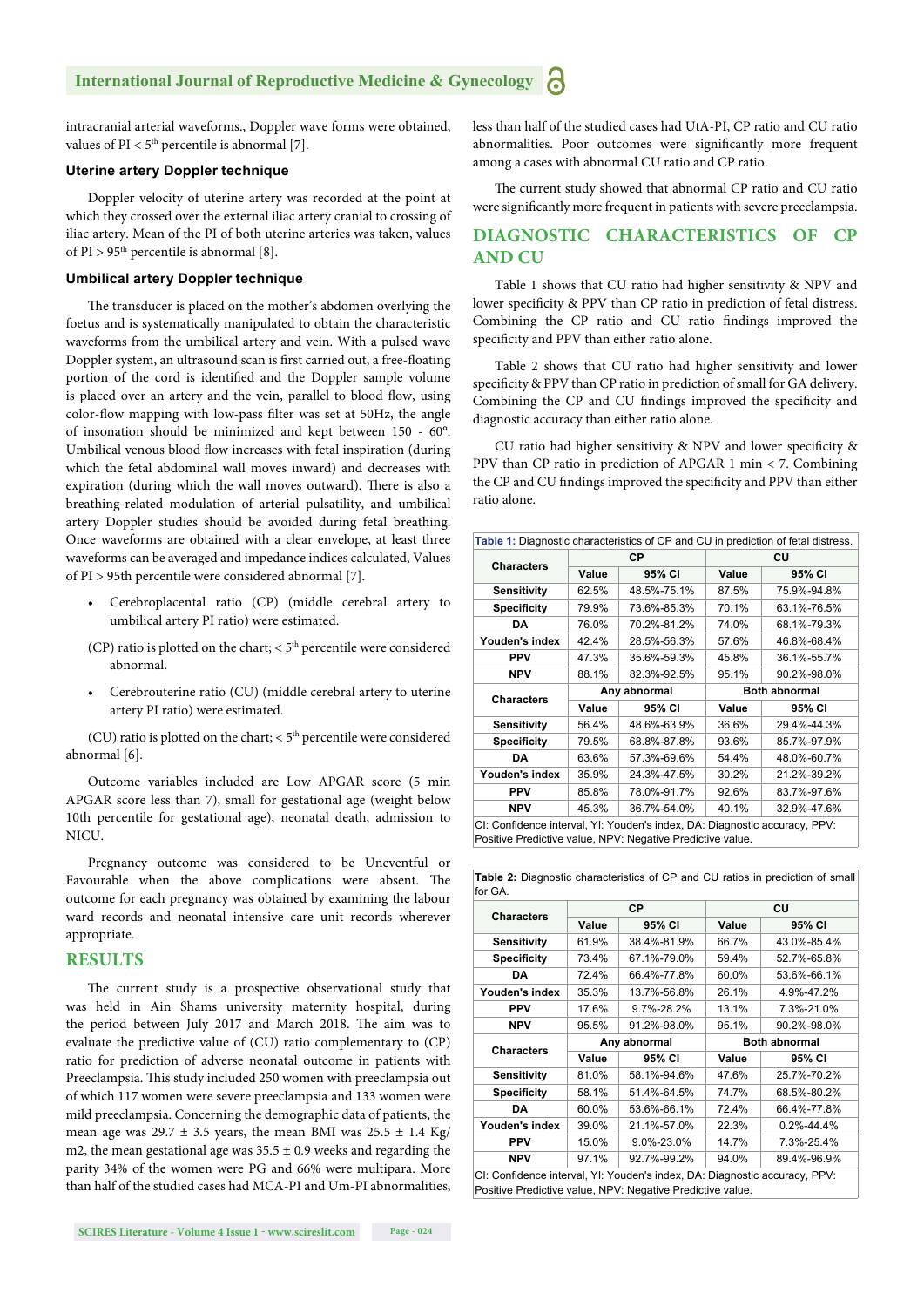#### **International Journal of Reproductive Medicine & Gynecology**

Table 3 shows that CU ratio had higher sensitivity & NPV and lower specificity & PPV than CP ratio in prediction of APGAR 5 min  $<$  7. Combining the CP and CU findings improved the specificity and PPV than either ratio alone.

Table 4 shows that CU ratio had higher sensitivity & NPV and lower specificity & PPV than CP ratio in prediction of NICU admission. Combining the CP and CU findings improved the specificity and PPV than either ratio alone.

Table 5 shows that CU ratio had higher sensitivity & NPV and lower specificity than CP ratio in prediction of neonatal death. Combining the CP and CU findings improved the specificity and diagnostic accuracy than either ratio alone.

#### **DISCUSSION**

Simanaviciute and Gudmundsson [6] showed that abnormal CU ratio was significantly more frequent in patients with severe preeclampsia, while the results obtained by Eser et al. [9] showed that abnormal CU ratio was more frequent in patients with mild preeclampsia. The current study showed that among patients with abnormal CP

| <b>Characters</b>  | <b>CP</b>    |             | CU                   |             |  |
|--------------------|--------------|-------------|----------------------|-------------|--|
|                    | Value        | 95% CI      | Value                | 95% CI      |  |
| <b>Sensitivity</b> | 50.0%        | 39.1%-60.9% | 67.0%                | 56.2%-76.7% |  |
| <b>Specificity</b> | 81.5%        | 74.6%-87.1% | 70.4%                | 62.7%-77.3% |  |
| <b>DA</b>          | 70.4%        | 64.3%-76.0% | 69.2%                | 63.1%-74.9% |  |
| Youden's index     | 31.5%        | 19.4%-43.5% | 37.4%                | 25.3%-49.5% |  |
| <b>PPV</b>         | 59.5%        | 47.4%-70.7% | 55.1%                | 45.2%-64.8% |  |
| <b>NPV</b>         | 75.0%        | 67.9%-81.2% | 79.7%                | 72.2%-86.0% |  |
| <b>Characters</b>  | Any abnormal |             | <b>Both abnormal</b> |             |  |
|                    | Value        | 95% CI      | Value                | 95% CI      |  |
| <b>Sensitivity</b> | 70.5%        | 59.8%-79.7% | 46.6%                | 35.9%-57.5% |  |
| <b>Specificity</b> | 68.5%        | 60.8%-75.6% | 83.3%                | 76.7%-88.7% |  |
| DA                 | 69.2%        | 63.1%-74.9% | 70.4%                | 64.3%-76.0% |  |
| Youden's index     | 39.0%        | 27.1%-50.9% | 29.9%                | 18.0%-41.8% |  |
| <b>PPV</b>         | 54.9%        | 45.2%-64.2% | 60.3%                | 47.7%-72.0% |  |
| <b>NPV</b>         | 81.0%        | 73.4%-87.2% | 74.2%                | 67.2%-80.4% |  |

**Table 4:** Diagnostic characteristics of CP and CU ratios in prediction of NICU admission.

| <b>CP</b>    |             | CU                   |                                                                            |  |
|--------------|-------------|----------------------|----------------------------------------------------------------------------|--|
| Value        | 95% CI      | Value                | 95% CI                                                                     |  |
| 41.6%        | 33.3%-50.3% | 57.7%                | 48.9%-66.1%                                                                |  |
| 85.0%        | 77.0%-91.0% | 75.2%                | 66.2%-82.9%                                                                |  |
| 61.2%        | 54.9%-67.3% | 65.6%                | 59.4%-71.5%                                                                |  |
| 26.6%        | 16.0%-37.1% | 32.9%                | 21.4%-44.4%                                                                |  |
| 77.0%        | 65.8%-86.0% | 73.8%                | 64.4%-81.9%                                                                |  |
| 54.5%        | 46.9%-62.1% | 59.4%                | 50.9%-67.6%                                                                |  |
| Any abnormal |             | <b>Both abnormal</b> |                                                                            |  |
| Value        | 95% CI      | Value                | 95% CI                                                                     |  |
| 59.9%        | 51.1%-68.1% | 39.4%                | 31.2%-48.1%                                                                |  |
| 72.6%        | 63.4%-80.5% | 87.6%                | 80.1%-93.1%                                                                |  |
| 65.6%        | 59.4%-71.5% | 61.2%                | 54.9%-67.3%                                                                |  |
| 32.4%        | 20.8%-44.0% | 27.0%                | 16.8%-37.2%                                                                |  |
| 72.6%        | 63.4%-80.5% | 79.4%                | 67.9%-88.3%                                                                |  |
| 59.9%        | 51.1%-68.1% | 54.4%                | 46.9%-61.8%                                                                |  |
|              |             |                      |                                                                            |  |
|              |             |                      | CI: Confidence interval, YI: Youden's index, DA: Diagnostic accuracy, PPV: |  |

Positive Predictive value, NPV: Negative Predictive value.

| death.             |              |                   |                      |                    |  |
|--------------------|--------------|-------------------|----------------------|--------------------|--|
| <b>Characters</b>  | <b>CP</b>    |                   | CU                   |                    |  |
|                    | Value        | 95% CI            | Value                | 95% CI             |  |
| <b>Sensitivity</b> | 45.0%        | 23.1%-68.5%       | 75.0%                | 50.9%-91.3%        |  |
| <b>Specificity</b> | 71.7%        | 65.4%-77.5%       | 60.0%                | 53.4%-66.4%        |  |
| DA                 | 69.6%        | 63.5%-75.2%       | 61.2%                | 54.9%-67.3%        |  |
| Youden's index     | 16.7%        | $-5.8\% - 39.3\%$ | 35.0%                | 15.0%-55.0%        |  |
| <b>PPV</b>         | 12.2%        | 5.7%-21.8%        | 14.0%                | 8.1%-22.1%         |  |
| <b>NPV</b>         | 93.8%        | 89.1%-96.8%       | 96.5%                | 92.0%-98.9%        |  |
| <b>Characters</b>  | Any abnormal |                   | <b>Both abnormal</b> |                    |  |
|                    | Value        | 95% CI            | Value                | 95% CI             |  |
| <b>Sensitivity</b> | 85.0%        | 62.1%-96.8%       | 35.0%                | 15.4%-59.2%        |  |
| <b>Specificity</b> | 58.3%        | 51.6%-64.7%       | 73.5%                | 67.3%-79.1%        |  |
| DA                 | 60.4%        | 54.0%-66.5%       | 70.4%                | 64.3%-76.0%        |  |
| Youden's index     | 43.3%        | 26.4%-60.2%       | 8.5%                 | $-13.2\% - 30.1\%$ |  |
|                    |              |                   |                      |                    |  |
| <b>PPV</b>         | 15.0%        | 9.0%-23.0%        | 10.3%                | 4.2%-20.1%         |  |
| <b>NPV</b>         | 97.8%        | 93.7%-99.5%       | 92.9%                | 88.1%-96.1%        |  |

**Table 5:** Diagnostic characteristics of CP and CU ratios in prediction of Neonatal

Positive Predictive value, NPV: Negative Predictive value.

ratio 35 cases (47%) had fetal distress, 13 cases (17.6%) were small for gestational age, 55 cases (47.3%) had APGAR 1 min < 7, 44 cases (59.5%) had APGAR 5 min < 7, 57 cases (77%) admitted to NICU, and 9 cases (12.2%) suffered from Neonatal death, while among patients with abnormal CU ratio 49 cases (45.8%) had fetal distress, 14 cases (13.1%) were small for gestational age, 73 cases (68.2%) had APGAR 1 min < 7, 59 cases (55.1%) had APGAR 5 min < 7, 79 cases (73.8%) admitted to NICU, and 15 cases (14%) suffered from Neonatal death, This shows that abnormal CP ratio and CU ratio are related to unfavorable pregnancy outcome.

This is consistent with the results obtained by Adiga et al. [10], in their prospective observational study that included 100 women with "hypertension peculiar to pregnancy" (preeclampsia and gestational hypertension) who studied the value of CP ratio and CU ratio in prediction of neonatal outcomes, both had good negative predictive value in predicting adverse neonatal outcome.

This also agreed with the results obtained by Smitha et al. [2], Simanaviciute and Gudmundsson [6] and Eser et al. [9].

The current study showed that CP ratio had 50% sensitivity, 81.5% specificity, 70.4% Diagnostic accuracy, 59.5% positive predictive value and 75% negative predictive value to predict newborns with Apgar 5 min  $<$  7, with statistically significant positive correlation as correlation coefficient = 2.7,  $p$  value < 0.001.

Also Adiga et al. [10] showed significant positive correlation between abnormal CP ratio and APGAR  $5$  min  $<$  7, The results showed that CP ratio had 56.3% sensitivity, 84.8% specificity and 80% Diagnostic accuracy, 42.9% positive predictive value and 90.5% negative predictive value to predict newborns with Apgar 5 min < 7., also the result obtained by Smitha et al. [2] and Fong et al. [11] showed significant positive correlation between abnormal CP ratio and APGAR 5 min  $< 7$ .

 On the other hand Eser et al. [9], in their cross sectional study that included 185 women, that studied the predictive value of CP ratio and CU ratio in prediction of neonatal outcomes in preeclampsia. showed no significant positive correlation between abnormal CP ratio and poor Apgar score, as  $P$  value = 0.1, showed no significant positive correlation between abnormal CP ratio and poor Apgar score, as *P*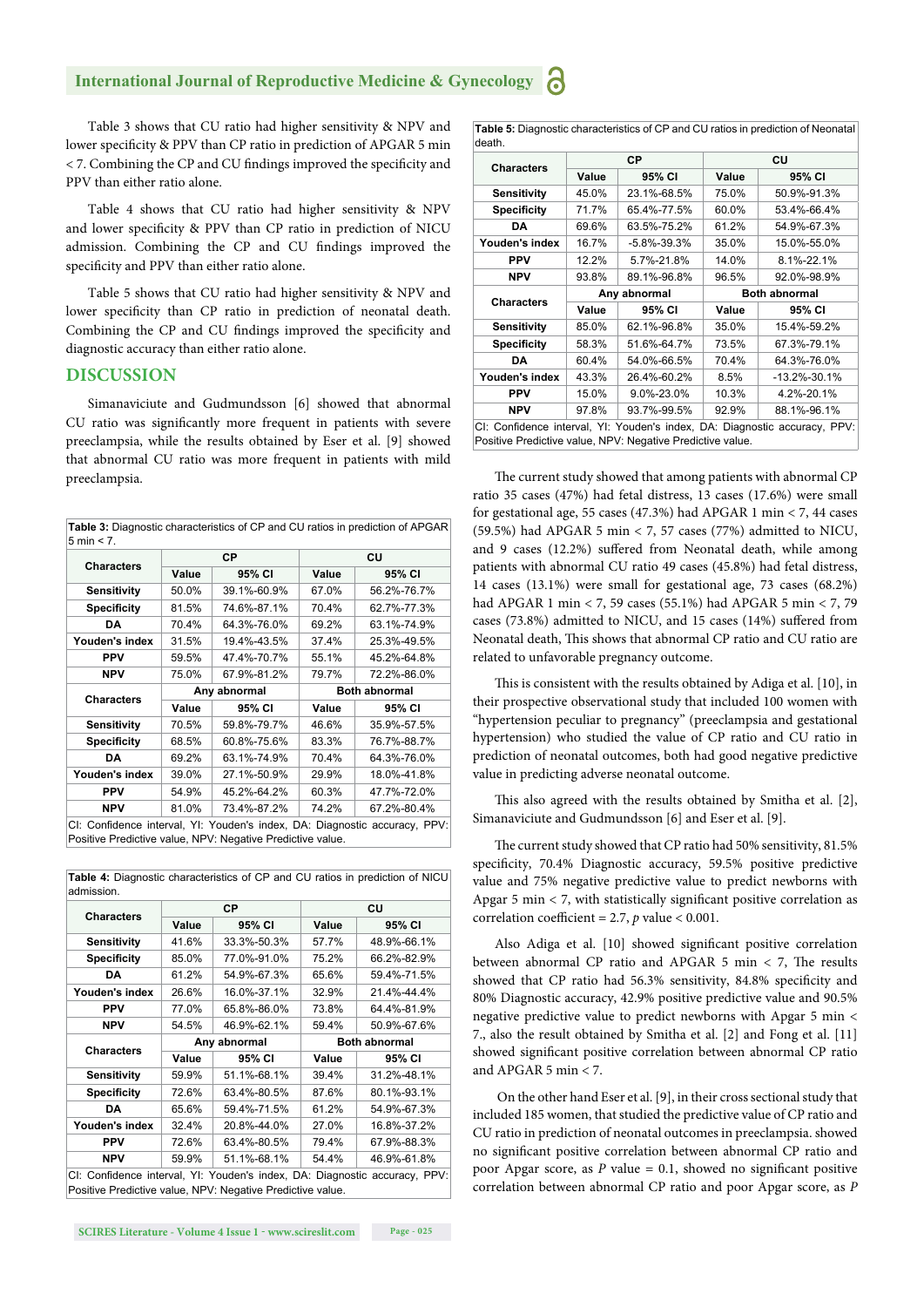value =  $0.1$ , The results showed that CP ratio had  $42.8\%$  sensitivity and 74.3% specificity, 9.7% positive predictive value and 94.1% negative predictive value, 9.7% positive predictive value and 94.1% negative predictive value to predict newborns with Apgar 5 min < 7.

In the present study CU ratio had 67% sensitivity, 70.4% specificity, 69.2% Diagnostic accuracy, 55.1% positive predictive value and 79.7% negative predictive value to predict newborns with Apgar 5 min < 7 with positive predictive value 55.1% and negative predictive value 79.7%, to predict newborns with Apgar 5 min < 7., with statistically significant positive correlation as correlation coefficient =  $2.3$ , *p* value  $< 0.001$ .

Also Adiga et al. [10] showed significant positive correlation between abnormal CU ratio and APGAR 5 min < 7, as P value = 0.044, the result showed that CU ratio had 62.5% sensitivity and 64.6% specificity, 64.2% Diagnostic accuracy, 26.2% positive predictive value and 89.5% negative predictive value to predict newborns with Apgar 5 min  $<$  7. The result obtained by Smitha et al. [2] and Fong et al. [11] show significant positive correlation between abnormal CU ratio and APGAR 5 min < 7.

On the other hand Eser et al. [9] showed no significant positive correlation between abnormal CU ratio and poor Apgar score, as P value = 0.4, the results showed that CU ratio had 27.2% sensitivity and 57.9%, 3.8% positive predictive value and 89.8% negative predictive value to predict newborns with Apgar 5 min < 7, also Simanaviciute and Gudmundsson [6] showed no significant correlation.

In the present study CP ratio had 61.9% sensitivity, 73.4% specificity and 72.4% Diagnostic accuracy, 17.6% positive predictive value and 95.5% negative predictive value to detect fetuses small for GA, while CU ratio had 66.7% sensitivity, 59.4% specificity and 60% Diagnostic accuracy, 13.1% positive predictive value and 95.1% negative predictive value to detect fetuses small for GA, with statistically significant positive correlation between abnormal CP ratio and abnormal CU ratio with fetuses small for GA, as correlation coefficient: 2.3,  $p$  value < 0.001, correlation coefficient = 1.6,  $p$  value = 0.021, respectively.

Adiga et al. [10] showed significant positive correlation between abnormal CP ratio and abnormal CU ratio with fetuses small for GA, the result showed that CP ratio had 33.3% sensitivity, 83.9% specificity, 66.3% Diagnostic accuracy, 52.4% positive predictive value and 70.3% negative predictive value, to detect fetuses small for GA while CU ratio had 54.5% sensitivity, 67.7% specificity and 63.2% Diagnostic accuracy, 47.7% positive predictive value and 63.2% negative predictive value, to detect fetuses small for GA, also Simanaviciute and Gudmundsson [6] show significant positive correlation between abnormal CP ratio and abnormal CU ratio with fetuses small for GA.

On the other hand Eser et al. [9], found no significant correlation between abnormal CP and abnormal CU ratio with fetuses small for GA, as P value = 0.07 *P* value = 0.08 respectively, the result showed that CP ratio had  $31.1\%$  sensitivity and  $75.4\%$  specificity,  $36.2\%$ positive predictive value and 70.4% negative predictive value to detect fetuses small for GA, while CU ratio had 47.8% sensitivity and 63.9% specificity, 38%positive predictive value and 72.9% negative predictive value to detect fetuses small for GA.

In the present study CP ratio had 41.6 % sensitivity, 85 % specificity, 61.2 % Diagnostic accuracy, 77% positive predictive value and 54.5% negative predictive value to predict need for NICU admission while CU ratio had 57.7% sensitivity, 75.2% specificity, 65.6% Diagnostic accuracy, 73.8% positive predictive value and 59.4% negative predictive value to predict need for NICU admission, these results showed statically significant positive correlation between abnormal CP ratio and abnormal CU ratio with fetuses with NICU admission, as correlation coefficient = 2.8,  $p$  value < 0.001, correlation coefficient = 2.3,  $p$  value < 0.001, respectively.

These results agreed with the results obtained by Eser et al. [9], that show significant positive correlation between abnormal CP ratio and abnormal CU ratio with fetuses with NICU admission, as *P* value  $= 0.0006$ , *P* value  $= 0.0009$ , respectively, also Smitha et al. [2] showed significant positive correlation as  $P$  value < 0.001.

On the other hand Simanaviciute and Gudmundsson [6] in their cross sectional study that included 231 women, who studied CU ratio in normal and preeclamptic pregnancies and comparing it to CP ratio in predicting an unfavorable outcome of pregnancy, found no significant positive correlation between abnormal CP ratio and abnormal CU ratio with fetuses with NICU admission.

In the present study CP ratio had 45 % sensitivity, 71.7% specificity, 69.6% Diagnostic accuracy, 12.2% positive predictive value and 93.8% negative predictive value to detect Neonatal death, while CU ratio had 75 % sensitivity, 60 % specificity, 61.2 % Diagnostic accuracy, 14 % positive predictive value and 96.5 % negative predictive value to detect Neonatal death, showed no statistically significant correlation between abnormal CP ratio and Neonatal death, as correlation coefficient = 1.6, *p* value = 0.116.

Shahinaj et al. [12], in their prospective observational study that included 738 singleton pregnancies, that studied The value of the CP ratio in the prediction of neonatal outcome in patient with preeclampsia, found positive correlation and statistically significant between abnormal CP ratio and Neonatal death as *P* value < .0001, the result showed that CP ratio had 97.7 % sensitivity and 66.0 % specificity to predict Neonatal death, with positive predictive value 16.5 % and negative predictive value 99.7 %, while CU ratio had 50% sensitivity and 65.8% specificity to detect neonatal death, with positive predictive value 40% and negative predictive value 74.3%.

In the present study CP ratio had 62.5% sensitivity, 79.9% specificity and 76% Diagnostic accuracy to detect Fetal distress, with positive predictive value 47.3% and negative predictive value 88.1%, while CU ratio had 87.5% sensitivity, 70.1% specificity and 74.0% Diagnostic accuracy to detect Fetal distress, with positive predictive value 45.8% and negative predictive value 95.1% with statistically significant positive correlation between abnormal CP ratio and CU ratio with fetuses with Fetal distress, as correlation coefficient  $=$ 3.1,  $P$  value < 0.001, correlation coefficient = 2.9,  $P$  value < 0.001, respectively.

Also, Eser et al. [9] found statically significant positive correlation between abnormal CP and abnormal CU ratio with fetal distress as *P* value =  $0.0008$ , *P* value =  $0.004$ , respectively, the results showed that CP ratio had 34.7% sensitivity and 96% specificity to detect Fetal distress, with positive predictive value 96% and negative predictive value 12%, while CU ratio had 55.1% sensitivity and 97% specificity to detect Fetal distress, with positive predictive value 96% and negative predictive value 19.3%.

CU ratio had higher sensitivity and negative predictive value than CP ratio in prediction of APGAR 5 min, foetuses small for gestational age, foetal distress, NICU admission and neonatal death, while CP